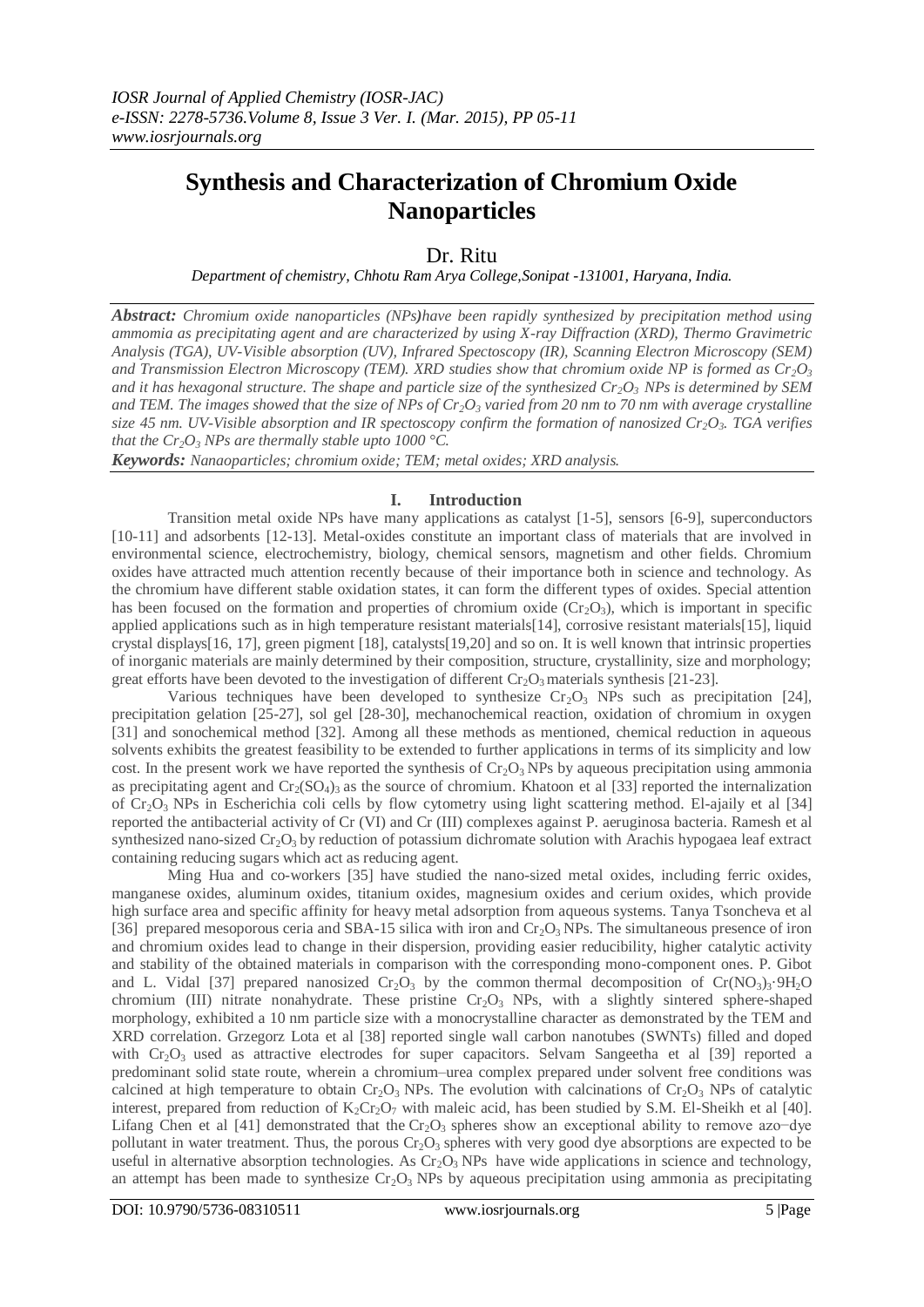agent. This method involves a simple, cheap and one step process for the synthesis of  $Cr_2O_3$  NPs. The obtained  $NPs$  of  $Cr_2O_3$  have been characterized by XRD, TGA, IR, UV, SEM and TEM.

# **Chemicals**

### **II. Methods and materials**

All chemicals used in the experiment are analytic reagent grade. Chromium sulphate,  $Cr_2(SO_4)$ <sub>3</sub> was purchased from Merck, India. Ammonium hydroxide (liquor ammonia) was purchased from SRL. Deionized water was used throughout the experiment.

## **Synthesis of Chromium oxide**:

500 ml of 0.1M solution of  $Cr_2(SO_4)$ <sub>3</sub> was taken and aqueous ammonia was added drop wise with constant stirring until the pH of the solution reached to 10. The precipitates thus obtained were filtered by Buckner funnel and was washed several times with distilled water. The precipitates were dried in oven at 70°C for 24 hrs and were calcined at 600°C in a muffle furnace for 5 hrs. Obtained material was ground and sieved through 100 mesh size sieve.

#### **Characterization techniques**

The microstructure of the particles was characterized by X-ray diffraction, Philips PW 11/90 diffractometer using nickel filtered CuKa  $(I = 1.5405 \text{ Å})$  radiations. The average diameter (D) of the Cr<sub>2</sub>O<sub>3</sub> NPs has been calculated from the broadening of the XRD peak intensity after  $K\alpha_2$  corrections using the Debyescherrer equation. Transmission electron microscopy measurements of the sample were taken on Hitachi H7500 with a 70 kV accelerating voltage. The dispersions of NPs in water were placed on carbon-coated 400 mesh copper grids, allowed to dry at room temperature before taking measurement. The obtained micrographs were then examined for particle size and shape. TGA study was carried out using Perkin Elmer Pyris Diamond. The UV-visible spectra of as-prepared aqueous solutions were taken by UV spectrophotometer (Perkin Elmer Lambda 25) in the wavelength range of 200–900 nm to determine the absorbance due to surface plasmon resonance (SPR) in the case of  $Cr_2O_3$  NPs. The infrared spectra of adsorbents, adsorbates and adsorption adducts were recorded in KBr discs on a Perkin Elmer FTIR spectrophotometer (Model Perkin Elmer-1600 Series).

| S. No. | $d=$                  | $\lambda/2$ d= $\lambda/2$ Sin $\Phi$ (Reported) $I/I_0$ | $\times$        | $100$ $V_{\text{lo}}$<br>$\times$ | 100 |
|--------|-----------------------|----------------------------------------------------------|-----------------|-----------------------------------|-----|
|        | $\sin\Phi(Ob)$ served |                                                          | $\%$ (Observed) | $\%$ (Reported)                   |     |
| Ι1.    | 3.62189               | 3.6210                                                   | 63.22           | 62.90                             |     |
| 2.     | 2.65863               | 2.6625                                                   | 80.55           | 80.50                             |     |
| 3.     | 2.47438               | 2.4760                                                   | 100.00          | 100.00                            |     |
| Ι4.    | 2.17017               | 2.1035                                                   | 36.34           | 33.05                             |     |
| 5.     | 1.81171               | 1.8045                                                   | 27.53           | 27.50                             |     |
| 6.     | 1.46172               | 1.4585                                                   | 17.36           | 17.25                             |     |
| 7.     | 1.42926               | 1.4300                                                   | 31.84           | 30.99                             |     |
| 8.     | 1.29440               | 1.2830                                                   | 9.80            | 9.70                              |     |
| 9.     | 1.08658               | 1.0565                                                   | 9.18            | 9.00                              |     |

**Table1: X- Ray Diffraction Data for Chromium Oxide (Cr2O3)**

#### **III. Results and discussions**

# **X-ray and IR studies**

X-ray diffraction of synthesized oxide is shown in Fig.1. The X-ray diffraction plot, shows peaks only due to  $Cr_2O_3$  and no peak is detected due to any other material or phase indicating a high degree of purity of the as-synthesized sample. The broadening of the X-ray diffraction lines, as seen in the Fig. 1 reflects the nanoparticle nature of the sample. In X-ray diffraction, some prominent peaks were considered and corresponding dvalues were compared with the standard. X-ray diffraction shows that the formed nano metal oxide is pure  $Cr<sub>2</sub>O<sub>3</sub>$  and having hexagonal structure.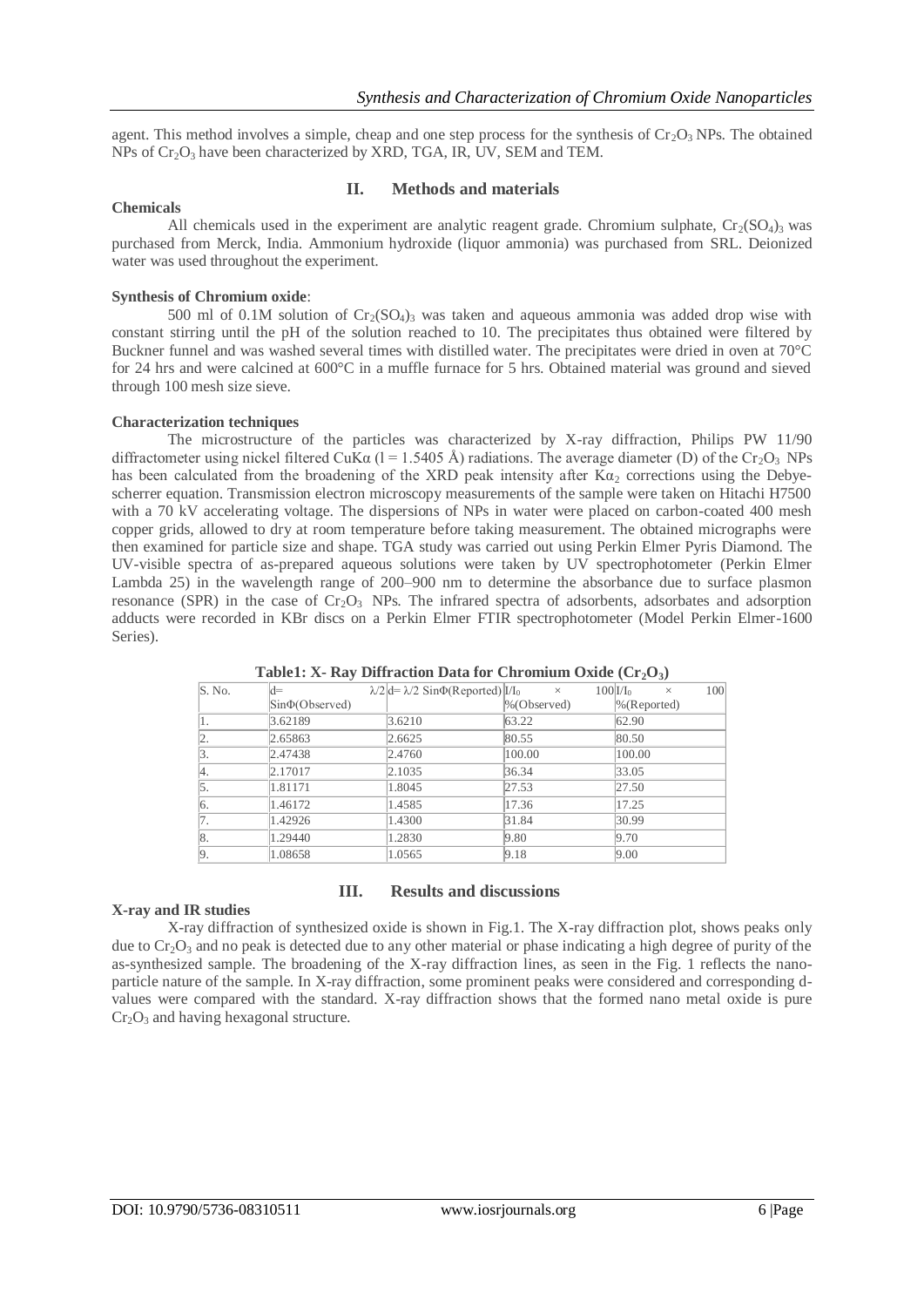

Figure1: X-ray diffraction for chromium oxide  $(Cr_2O_3)$ 

Sharpness of the peaks shows good crystal growth of the oxide nanoparticles. Average particle size (t) of the particles have been calculated using from high intensity peak using the Debye-Scherrer equation  $t = K\lambda/B \cos \Phi$ 

Where 't' is the average crystalline size of the phase under investigation, 'K' is the Scherrer constant (0.89), ' $\lambda$ ' is the wave length of  $X$  – ray beam used, 'B' is the fullwidth half maximum (FWHM) of diffraction (in radians) and 'θ' is the Bragg's angle. The average crystalline size calculated is 45 nm which is in close agreement with the TEM results.

IR spectra of synthesized  $Cr_2O_3$  NPsshow peak due to M-O (Cr-O) stretching at 569.30 cm<sup>-1</sup> and 632.61 cm<sup>-1</sup>. Peaks at 3436.08 cm<sup>-1</sup> and 1631.32 cm<sup>-1</sup>may be due to the presence of moisture and carbon dioxide present in atmosphere [Fig. 2].



Figure 2: IR Spectra of the synthesized chromium oxide nanoparticles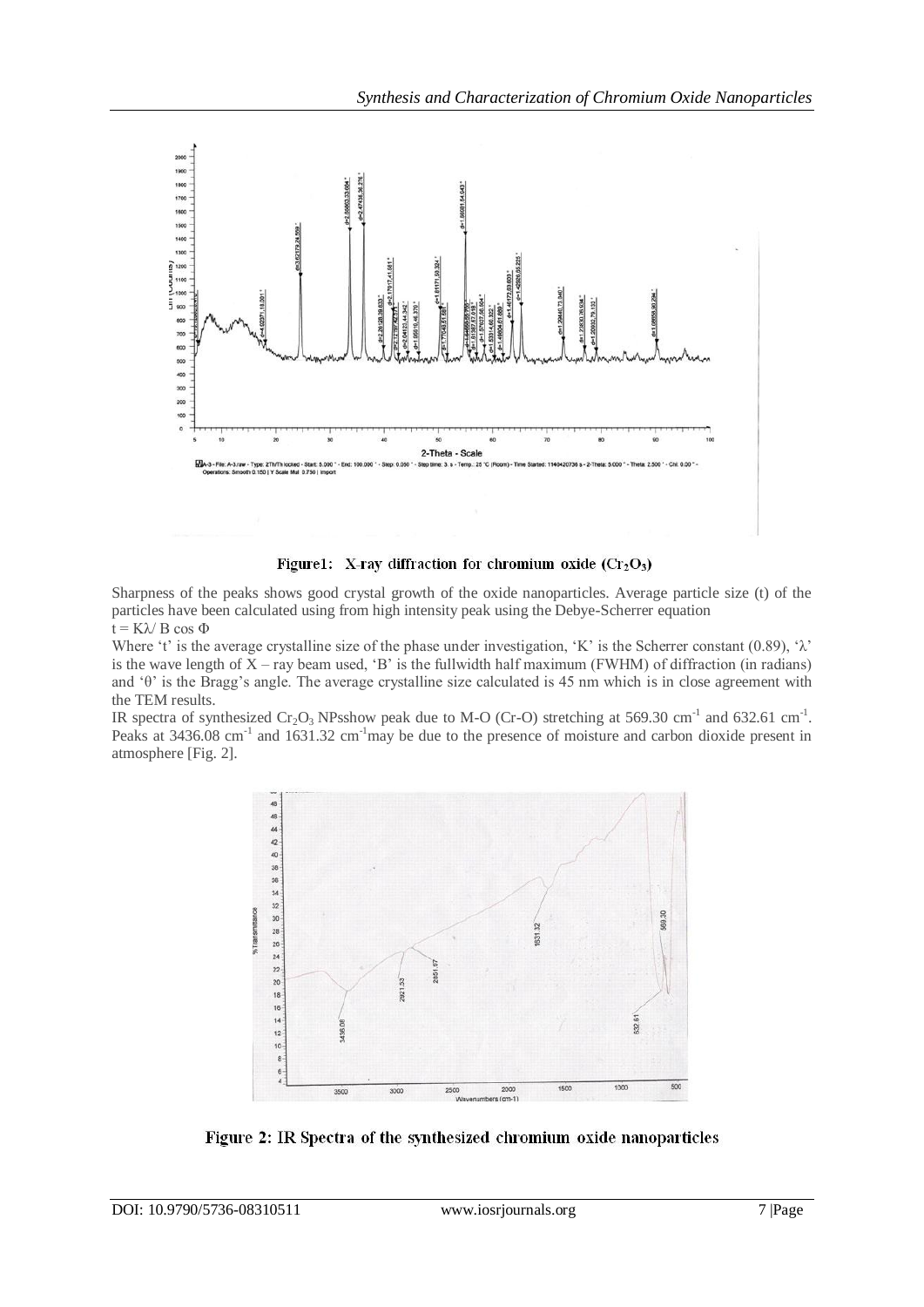## **TGA and UV studies**

TGA transition shows no considerable weight loss upto  $1000^{\circ}$  C [Fig. 3]. It simply indicates that when  $Cr_2(OH)$  3 is heated, it converts into  $Cr_2O_3$  and it is thermally stable in nature and we can use these synthesized NPs upto  $1000^{\circ}$  C. Nanosized Cr<sub>2</sub>O<sub>3</sub> particles show absorbance in the UV-visible region due to SPR, which originates due to the resonance of collective conduction electrons with incident electromagnetic radiations. It provides a sharp absorbance in the visible region around 460 nm [Fig. 4]. The shape of the resonance peak can be qualitatively related to the nature of NP. Small and uniform-sized NP with a narrow size distribution gives a sharp absorbance, whereas NP with a wide size distribution or any kind of aggregation shows a broad absorbance [42-49].



Figure 3: TGA Graph of chromium oxide NPs



Figure 4: UV-Visible Spectra of the chromium oxide

#### **SEM and TEM studies**

SEM study was carried out to find out the surface morphology of synthesized  $Cr_2O_3$ . SEM micrograph of the  $Cr<sub>2</sub>O<sub>3</sub>$  NPs have been represented in Fig. 5.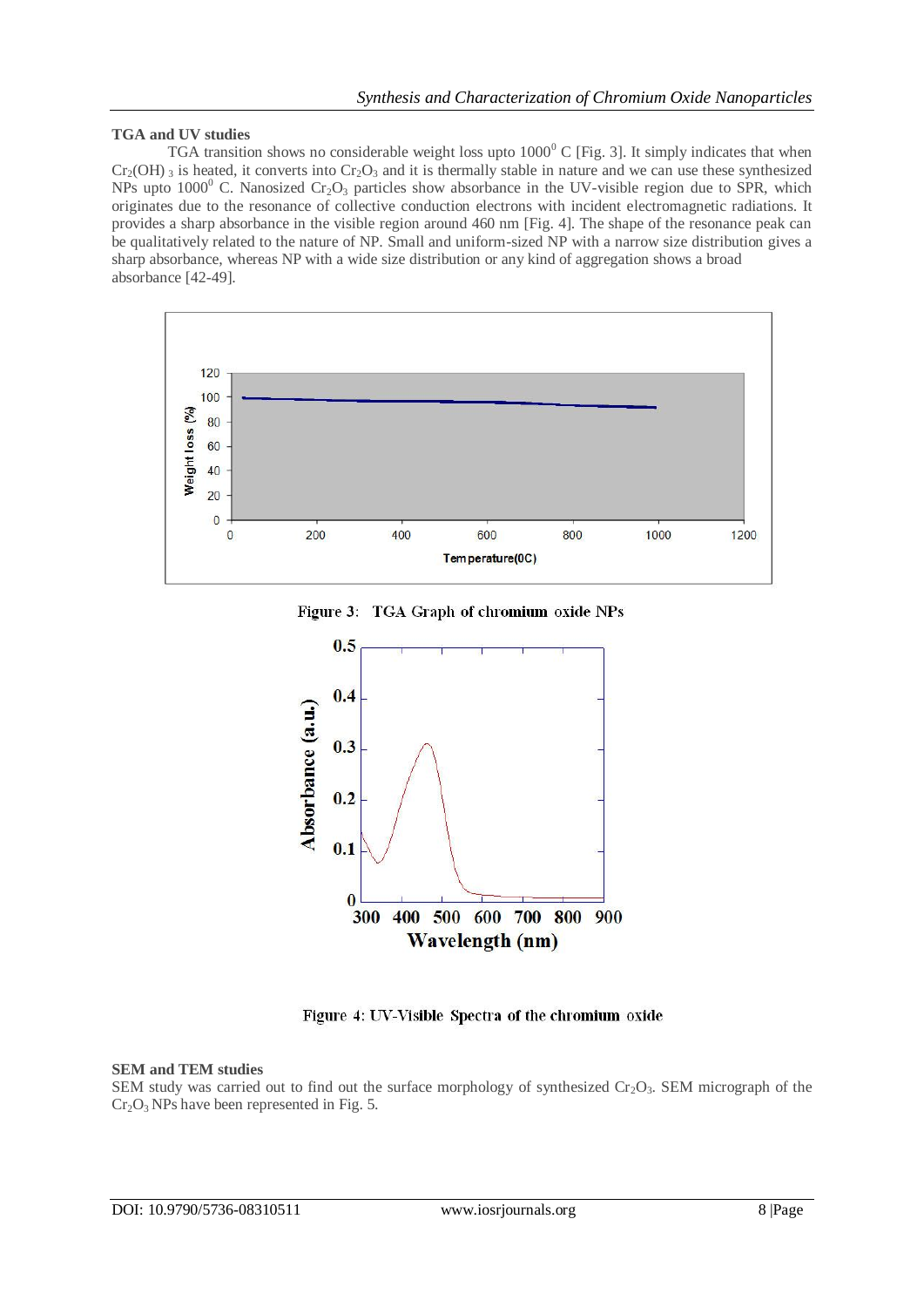

Figure 5: SEM Image of chromium oxide  $(Cr_2O_3)$ 

SEM study shows that the chromium oxide is in pure form and the particles are beautiful white colored nanoparticles. TEM study was carried out to find out exact particle size of synthesized  $Cr_2O_3$  NPs. Fig. 6 shows the TEM images of the synthesized  $Cr_2O_3$  NPs. TEM images show that  $Cr_2O_3$  NPs are having particle size in the range of 20 nm – 70 nm [Fig. 6]. The size distribution histograms for NPs provided their respective sizes as 32.9  $\pm$  13.3 nm [Fig. 7a], 32.2  $\pm$  9.3 nm [Fig. 7b], 31.4  $\pm$  9.5 nm [Fig. 7c], 28.8  $\pm$  8.9 nm [Fig. 7d], respectively.



Figure 6: TEM Images of chromium oxide (Cr<sub>2</sub>O<sub>3</sub>)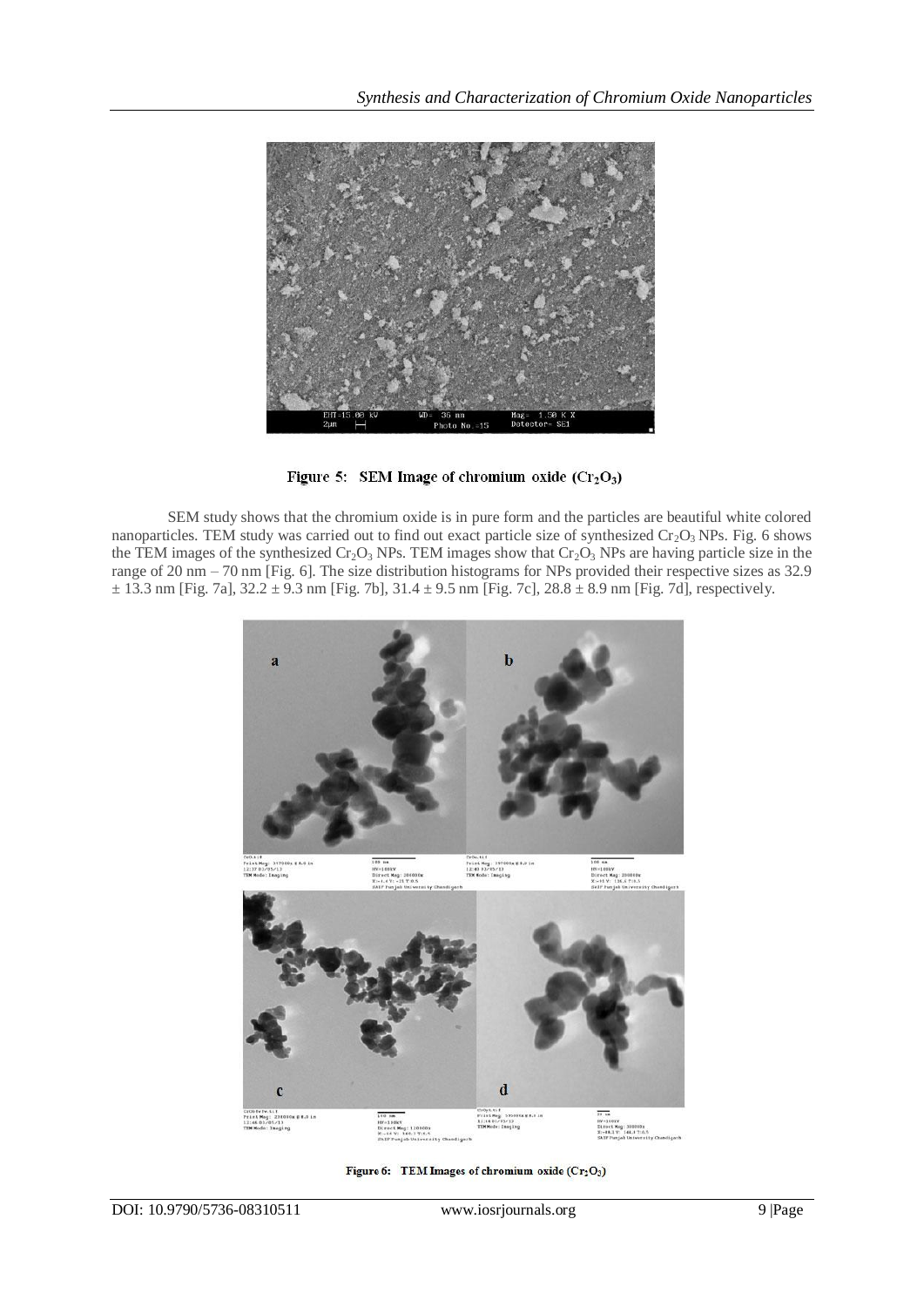

Figure 7: Size Histograms of Figure 6

#### **IV. Conclusion**

Chromium oxide nanoparticles with hexagonal structure are synthesized successfully by aqueous precipitation method using ammonia as precipitating agent. From TEM study, it is found that particles are with average size of 20 – 70 nm. XRD studies show that chromium oxide was formed as  $Cr_2O_3$  instead of the commonly formed CrO2. The chemical reduction approach addressed in the present work on the synthesis of  $Cr_2O_3$  nanoparticles are simple, cost effective, eco-friendly. The resultant nanoparticles are highly stable and reproducible that exhibit the greatest feasibility to further applications in the process of stropping knives, glasses, inks, paints and precursor to the magnetic pigment.

#### **References**

- [1]. Xu J. Z.; Zhu J. J.; Wang H.; Chen H. Y.; Analytical Letters, 2003, 36, 2723-2733.
- [2]. Lv W. Z.; Liu B.; Luo Z. K.; Ren X. Z.; Zhang P. X.; Journal of Alloys and Compounds, 2008, 465, 261-264.<br>[3]. Zhou W.; Wachs I. E.; Kiely C. J.; Current Opinion in Solid State and Materials Science, 2012, 16, 10-22.
- [3]. Zhou W.; Wachs I. E.; Kiely C. J.; Current Opinion in Solid State and Materials Science, 2012, 16, 10-22. [4]. Altincekic T. G.; Boz I.; Aktürk S.; Journal of Nanoscience and Nanotechnology, 2008, 8, 874-877.
- [4]. Altincekic T. G.; Boz I.; Aktürk S.; Journal of Nanoscience and Nanotechnology, 2008, 8, 874-877.
- [5]. Zhou J.; Song H.; Chen X.; Zhi L.; Yang S.; Huo J.; Yang W.; Chemistry of Materials, 2009, 21, 2935–2940.
- [6]. Yang M.; He J.; Hu X.; Yan C.; Cheng Z.; Zhao Y.; Zuo G.; Surface and Interface Physics papers in Physics, ASurface and interface Physics papers A, 2011, 155, 692-698.
- [7]. Segev-Bar M.; Haick H.; ACS Nano, 2013, 7, 8366–8378.
- [8]. Kuban P.; Berg J. M.; Dasgupta P. K.; Analytical Chemistry, 2004, 76, 2561–256.
- [9]. Sharma S. S.; Nomura K.; Ujihira Y.; Journal of Material Science, 1991, 26, 4104-4109.
- [10]. Pillai V.; Kumar P.; Hou M. J.; Ayyub P.; Shah D.O.; Advance in colloid and Interface Science, 1995, 55, 241-269.
- [11]. Rongcheng W.; Jiuhui Q.; Hong H.; Yunbo Y.; Journal of Beijing University of chemical technology (Natural science edition), 2003, 48, 2311-2316.